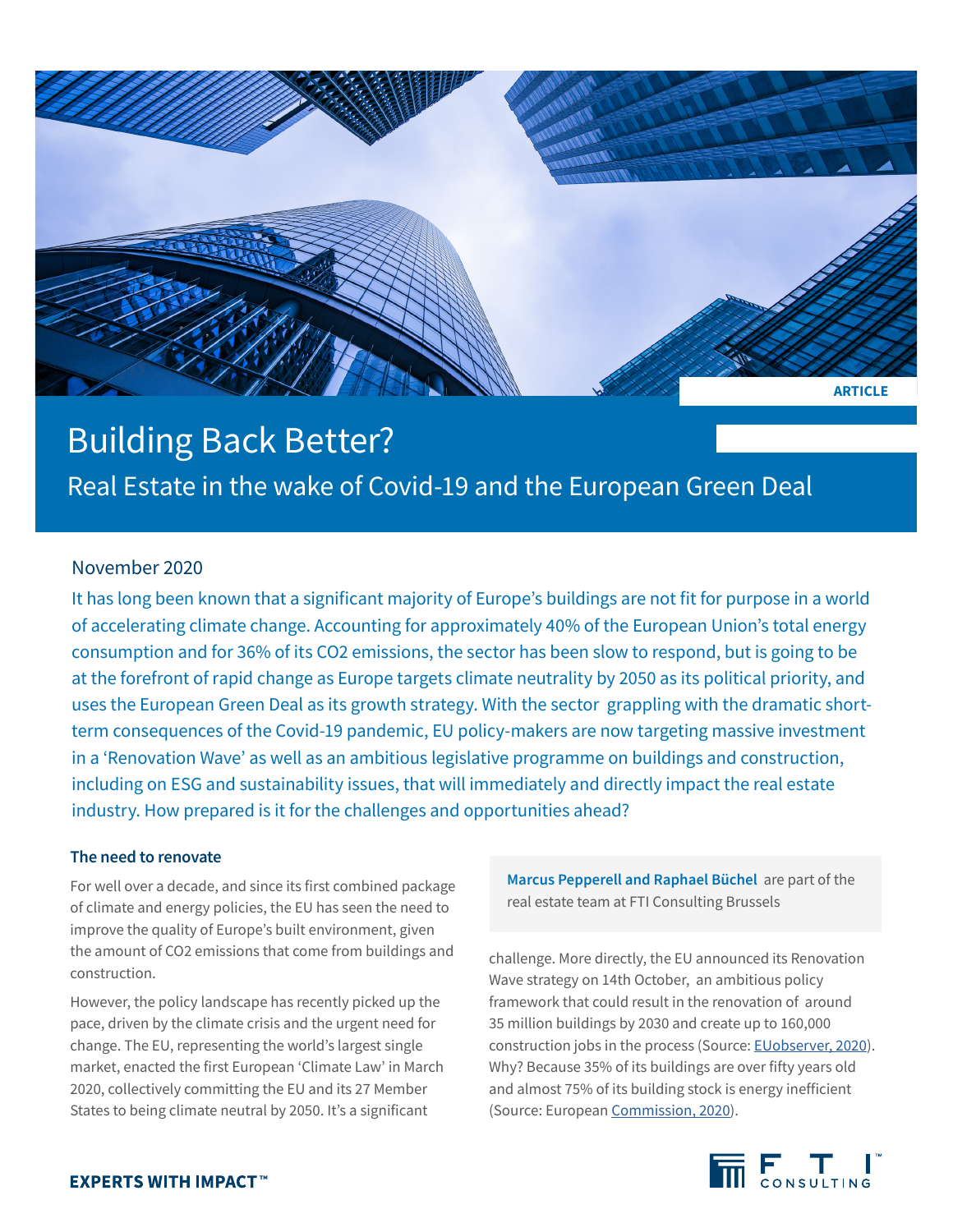Europe is full of rich contrast and diversity, but united in inefficiency in energy terms. Over two thirds of Europeans now live in towns and cities, scattered across a multitude of different countries. From the frozen north to the sunny shores of the Mediterranean, from coastline to hinterland, it is full of historic buildings, many of which are rather charming, but which are not helping the fight against global warming. From the materials used to build them, the cement, steel and aluminium, to the way they are heated or air conditioned, they collectively represent Europe's single biggest source of CO2 emissions. A systemic change is needed in the way we build, invest and manage the buildings in which we live, work and play if Europe is to address the climate emergency and deliver its ambitious targets.

Many within the real estate sector will recognize and be sympathetic to the need for a greener built environment. Many will support its objectives and aspirations. The principle of building more environmentally friendly buildings has been around for a while. However, policy, regulations and financial incentives up until now have not driven a sufficient change, so a sizeable majority of what still gets built or renovated every year will not be as energy efficient as it needs to be. The current annual energy renovation rate of around 1% (Source: [European](https://ec.europa.eu/commission/presscorner/detail/en/QANDA_20_1836)  [Commission, 2020](https://ec.europa.eu/commission/presscorner/detail/en/QANDA_20_1836)), is not enough to get to where it needs to be which the European Commission estimates to be at least 3% per annum.

As long as land prices remain high, tax regimes are unsupportive and with materials and improvements costing more than the market value of a newly renovated property, we will not see the rate of change needed to meet the EU's objectives. It presents a commercial conundrum – one that the European Green Deal and the EU's response to Covid-19 aims to change.

## **Building back better - The EU's plan for a green and digital transition**

The European Union (EU) is taking a lead on driving a more sustainable future. With the appointment of Commission President Ursula von der Leyen and the new Commission in November last year, green is now Europe's favourite colour. Winding back the clock to the pre-COVID world in late 2019, she presented her European Green Deal referring to it as "Europe's man on the moon moment". It

is the EU's flagship programme; an ambitious roadmap which sets out key initiatives towards reaching climate neutrality by 2050, in line with its commitment to global climate action under the Paris Agreement. Europe is the world's first continent to commit to climate neutrality, committed to achieving a more circular economy. The real estate sector is central to this agenda.

Fast forward to present times, and despite its severe social and economic impact, the coronavirus pandemic has turbo charged European ambitions as it seeks to build back better. Perhaps reflecting Winston Churchill's sentiment to "never let a good crisis go to waste", it has been a catalyst within the European institutions to drive more ambitious targets and to anchor the proposed €750 billion recovery fund to building a more resilient economy. For example, the Commission has proposed raising EU climate ambitions to reduce CO2 emissions by at least 55% by 2030. The European Parliament wants to go further, voting in favour of a 60% reduction. It is now up to the European Council, representing the governments of the 27 Member States, to wrap up negotiations by the end of this year. All of this will be complemented by a significant amount of new policy and regulation, sustainable finance and ESG measures, all designed to drive investment towards these goals.

#### **The Renovation Wave – a new policy landscape**

What does all this mean for the real estate sector? The Renovation Wave is a formal communication setting out a number of commitments to be carried forward as draft legislation in the next few years. One of its priorities is improving the energy performance of buildings across the EU by doubling the renovation rate over the next decade.

The Commission is hoping to drive a systemic change affecting every building across every sector in every Member State: commercial, retail, industrial and residential. It is a holistic approach where the emphasis is shifting towards more accountability for the buildings we live in, we operate in, we build, invest in and manage. A property company or investment fund's performance will be measured on the environmental impact of its entire portfolio, rather than on selective and piecemeal commitments to help support the sustainability agenda. Greenwashing has become a dirty word.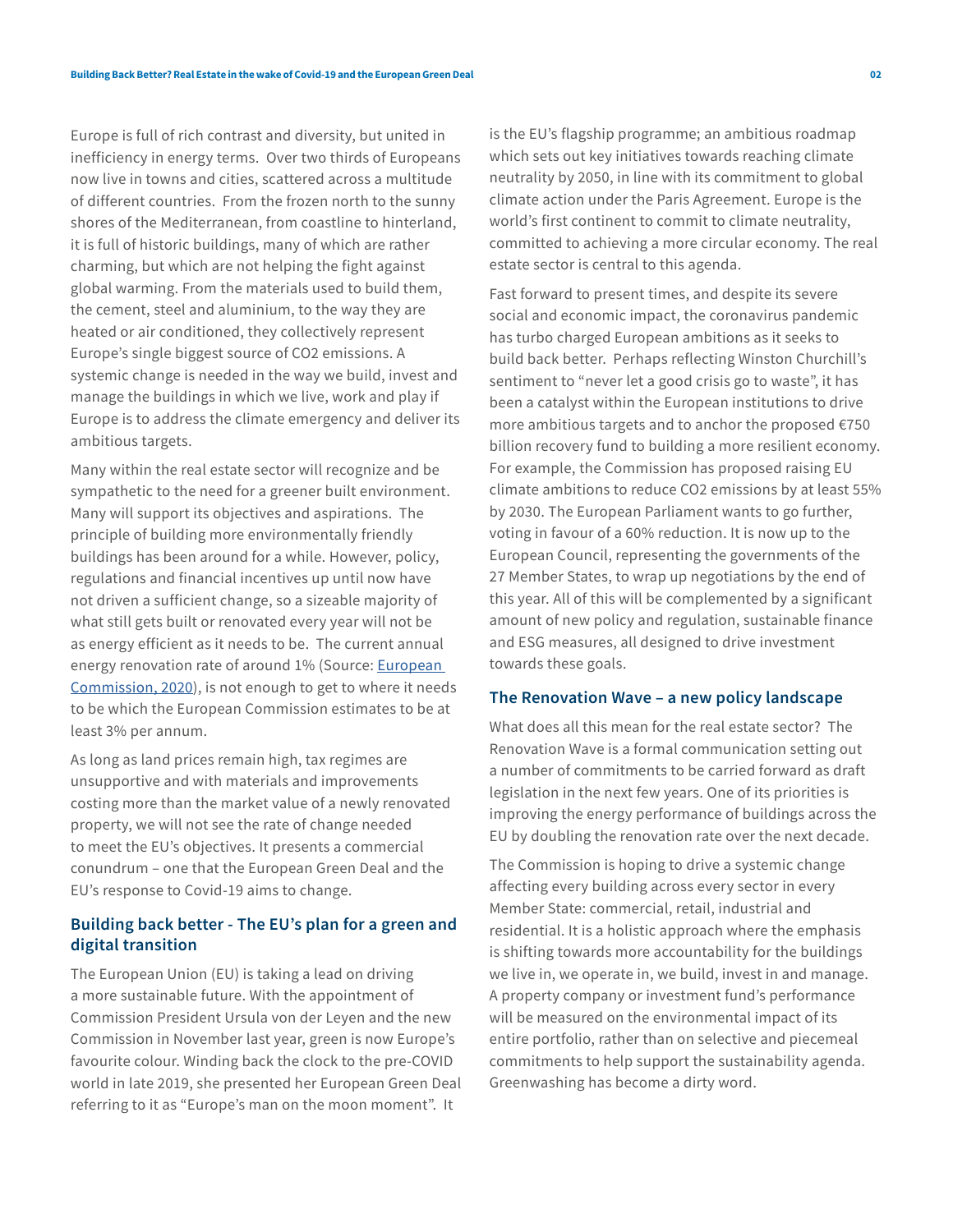*"We will propose better ways to measure renovation benefits, minimum energy performance standards, more EU funding and technical assistance encourage green mortgages and support more renewables in heating and cooling. This will be a game changer for homeowners, tenants and public authorities"*

**Kadri Simson, EU Commissioner for Energy, October 2020** (Source: [European Commission, 2020\)](https://ec.europa.eu/commission/presscorner/detail/en/IP_20_1835)

To reach Europe's targets, the Commission is also seeking a radical transformation in how we build new buildings, whereby they move from largely being energy consumers to be being energy producers, fusing smart technology, energy efficiency and a more sustainable approach to the construction process. In the future we could see buildings connected to the local grid, providing a district or community approach to managing the ever increase rise in electricity demand.

#### **Who pays for it?**

According to the European Commission, €275 billion of additional investment in building renovation will be needed every year. To finance this, the Commission will provide direct funding through its Recovery and Resilience Facility as well as public guarantees under its InvestEU programme, which acts as support mechanism to leverage private investments. Regional and local authorities will also receive assistance from the cohesion policy funds and the Just Transition Fund.

In addition, with the Covid-19 recovery plan in part dependent on a revitalised trade policy, the key challenge for the future trade commissioner is to show imagination on how to reinvent EU trade policy wherever it makes sense to do so. The question is whether Valdis Dombrovskis has the vision to make it happen.

## *"…renovation is going to be one of the issues where we can immediately see results, both for the climate but also for economic growth and jobs…"*

**Frans Timmermans, EU Executive Vice President of the European Commission, speech to EU Environment Ministers, June 2020** (Source: [European Commission, 2012](, https://ec.europa.eu/commission/presscorner/detail/en/statement_20_1182))

Since Covid, more public money may be added to the pot. Europe's economic recovery package tackling the economic impact of the pandemic, known as Next Generation EU, will also prioritise green and digital investments and provide subsidies to help drive the change needed. To access this central funding, each national recovery and resilience plan will have to include a minimum 37% of climate relevant spending as well as committing at least 20% of expenditure on digitalisation.

Beyond public funds, change will increasingly be driven by demand from society, shifting commercial attitudes and business models. People and communities are increasingly paying more attention to the values of the companies they work for, the companies they invest in or the products they choose to buy. Beyond the reputational risk, an increasing number of corporates in multiple sectors are taking a leadership role largely driven by the demands of their investors, employees and their customers, leveraging the significant new business opportunities that it creates. The need for integrated corporate ESG and Sustainability strategies will become increasingly important

## **How emerging legislation will affect the real estate industry**

#### **Real estate development**

- **—** Emissions Trading Standards (ETS, 2021): The Commission will assess the extension of ETS to include buildings. Like CBAM, it would bring an additional source of revenue to the EU budget, which will be needed for the repayment of the recovery fund
- **—** Revision of Renewable Energy Directive and the Energy Efficiency Directive (2021): With a focus on decarbonizing heating and cooling, it will target minimum renewable energy requirements in buildings.